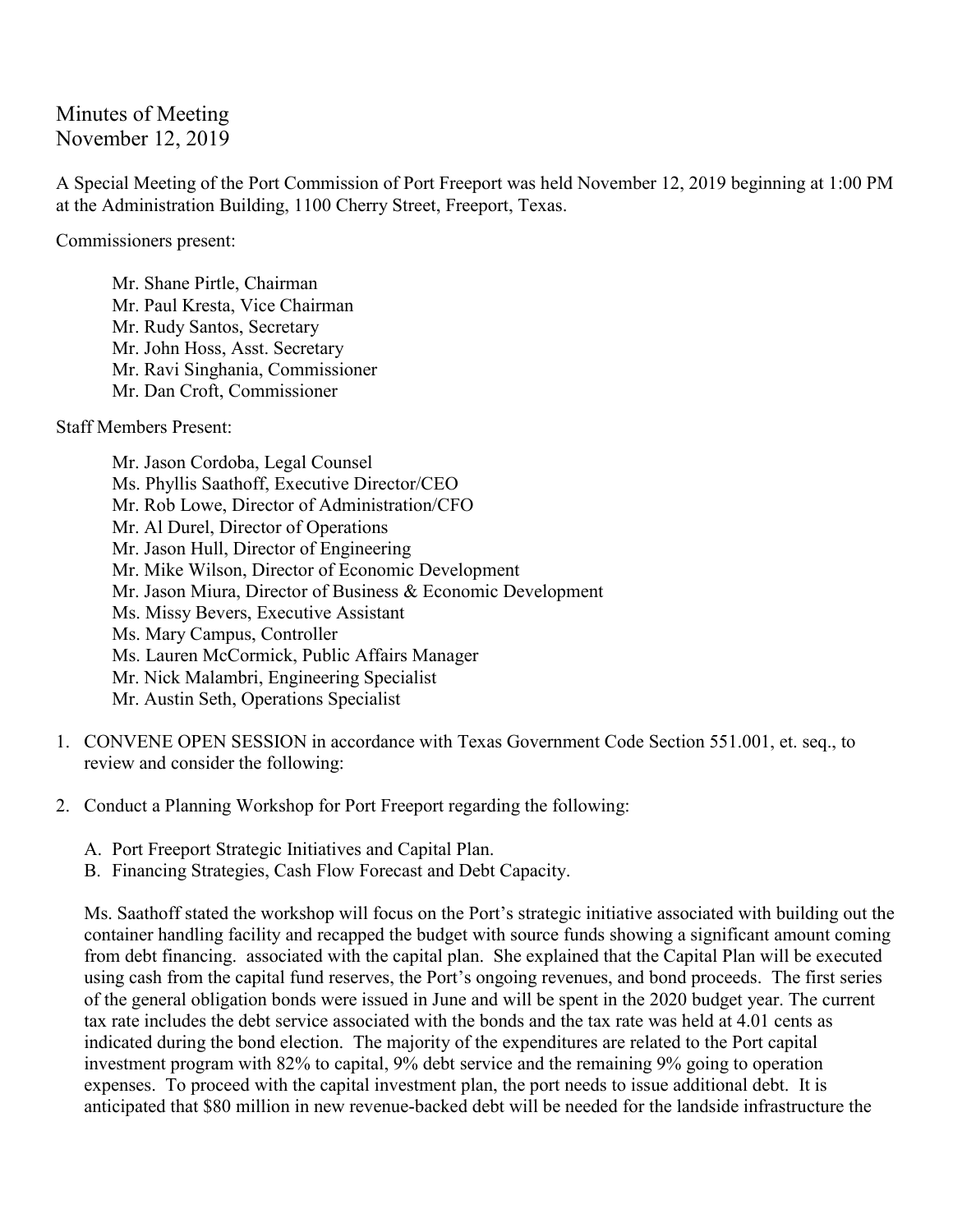Port is planning to proceed with. This includes capital projects that support the strategic initiatives which include the levy stabilization project, build out of the Berth 8 container terminal, development of warehousing and OEM distribution, continued support and development of transportation corridor as well as other port infrastructure. The total cash flow required for the FY2020 is \$116,325,000. Ms. Saathoff also gave another look at how the capital plan breaks down by funding source with 40% funded by revenue debt, 14% general obligation debt (for FHCIP), 17% from capital improvement reserve, 28% cash flow or general reserve and 1% associated with grants that are already approved or making an application. Phase II of Velasco Terminal Expansion was on a unit price basis for 1085 feet knowing 900 feet - 1085 feet would be the optimal build. Staff is still recommending commencing with the berth extension and, after further analysis, staff recommends building 928 feet of berth in Phase II.

Mr. Durel shared drawings of different Velasco Container Terminal vessel scenarios to show how 928 feet of berth would support current operations as well as future growth.

| <b>Estimates for Velasco</b> | <b>Bid</b>                | Recommendation                   |
|------------------------------|---------------------------|----------------------------------|
|                              |                           |                                  |
| Reach 3 Dredging (WIK)       |                           |                                  |
| \$12 million                 | n/a                       | n/a                              |
| Berth 8 Dredging             |                           |                                  |
| $$8-$10$ million             | \$15 million              | \$14.5 million                   |
| Berth 8 Dredging             |                           |                                  |
| $$112$ million (1050 ft.)    | $$112$ million (1085 ft.) | \$99 million $(928 \text{ ft.})$ |
| Area 3 Backlands             |                           |                                  |
| \$5 million (1 acre)         | \$2.6 million             | \$2.3 million                    |
| <b>Container Cranes</b>      |                           |                                  |
| \$24 million                 | n/a                       | n/a                              |

Mr. Hull discussed the following bid estimates for Velasco Terminal, bids submitted and staff recommendation for the Berth 8 project.

Mr. Lowe reminded the Board where the Port stands in outstanding debt with both revenue and general obligation as well as a capital lease for the cranes. Standard & Poors and Moody's are the two rating agencies the Port uses with Moody's for general obligation and S&P for the 2018 revenue issuance. Mr. Lowe stated the Port has an A/Stable rating and explained how that rating is based as well as the difference between an A and A- rating. The Port has had a steady increase in operating revenue for the last decade with revenue growth plan continuing that trend for current customer mix and identified opportunities. Mr. Lowe noted that approximately \$1 Million in operating revenue produces about \$10 Million in debt borrowing capacity adding the Port's operational success over the last decade has allowed decisions to be made to invest in this infrastructure, similar to what is being considered today. Mr. Lowe noted the Port historically has targeted to maintain a 1.50 debt service coverage and showed how \$145 million in capital projects being funded through revenue bonds would look for the 928 feet of berth. The revenue bond models would include two issuances totaling \$145 million of project funding, approximately 12 months apart. Projects included are levee stabilization, Velasco Terminal Berth 8 and Area 3, and 20 acres of storage development on Parcel 14. The analysis assumes the first year of Berth 8 operations with the two existing cranes and bond rates of 3.5% and 4.5%. Mr. Lowe shared charts comparing \$145 million project funding and same with a \$1 million decrease in annual revenue.